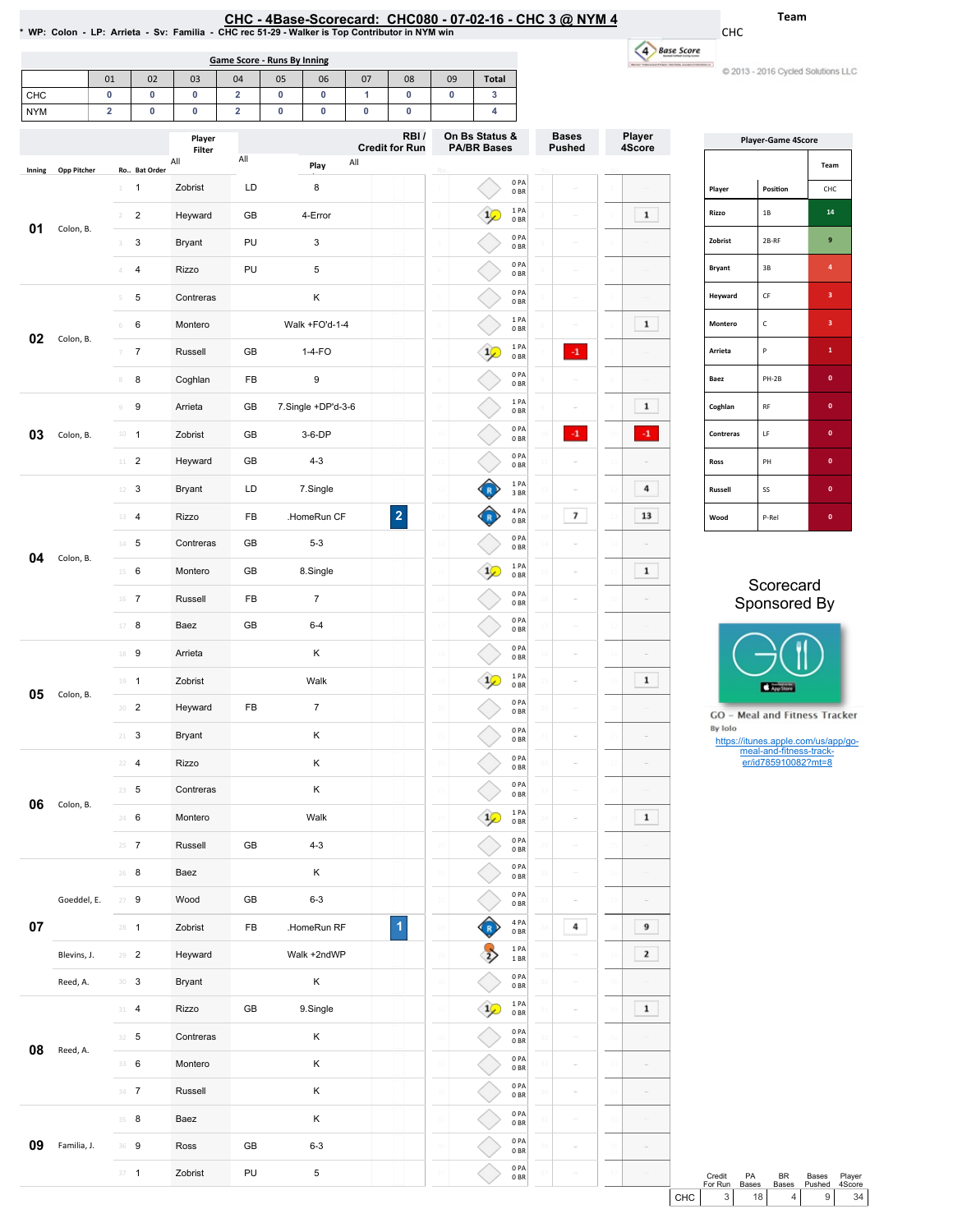| : 3 & RORQ / 3 $$UIIHND$ 6Y ) DP LOD & + & UHF |                      |                                 | $8 + 8$              |                                        | %DVH6FRUHFDLG &+&<br>: DONHULV 7RS & ROWLEXWRULQ 1<0 ZLQ |                                               | $8+8$ # 1<0 |        |               | d u                                                      |                          |
|------------------------------------------------|----------------------|---------------------------------|----------------------|----------------------------------------|----------------------------------------------------------|-----------------------------------------------|-------------|--------|---------------|----------------------------------------------------------|--------------------------|
|                                                |                      |                                 |                      | <u>' u ^ } Œr Zuv• C/vv]vP</u>         |                                                          |                                               |             |        |               |                                                          |                          |
|                                                | ìí<br>ìî             | ìΪ                              | ìð                   | ìñ<br>ìò                               | ìó<br>ìô                                                 | ìõ<br>d}šo                                    |             |        |               |                                                          |                          |
| $8 + 8$<br>1 < 0                               |                      |                                 |                      |                                        |                                                          |                                               |             |        |               |                                                          |                          |
|                                                |                      | Wb Ç Œ                          |                      |                                        | $5\%$                                                    | 2 Q%V 6 VDWXV                                 | %DVHV       | 30 NHJ |               | WoÇŒE u ð^}Œ                                             |                          |
| /vv]vP K‰W)§Z0E                                | Z} XX ŠKŒ C          | 8 još Œ<br>$\pmb{\circledcirc}$ | $\pmb{\circledcirc}$ | WoÇ                                    | & UHGLWIRU5 XQ<br>$\pmb{\circledcirc}$                   | 3\$ %5 %DVHV                                  | 3 XVKHG     | 6FRUH  |               |                                                          | d u                      |
|                                                | í.                   | $=$ REUMV                       | $\prime$ '           |                                        |                                                          | $\begin{array}{c} i \ W \\ i \ Z \end{array}$ |             |        | Wo Ç Œ        | Vÿ∙]Ÿ} v                                                 | $\overline{\phantom{a}}$ |
|                                                | Î.                   | $+HZDUS$                        | * $%$                | $($ URU                                |                                                          | í W<br>$i$ Z                                  |             |        | zjì ì }       | í                                                        | íð                       |
| } o vU X                                       | T.                   | <b>%UDOW</b>                    | 38                   |                                        |                                                          | ìW<br>ìZ                                      |             |        | $\cdot$ } OEš | î rZ&                                                    | $\tilde{\mathbf{o}}$     |
|                                                | ð                    | 54]R                            | 38                   |                                        |                                                          | $\begin{array}{c} i & W \\ i & Z \end{array}$ |             |        | 0Ç vš         | $\ddot{\rm I}$                                           |                          |
|                                                | ñ                    | & ROWHUDV                       |                      | $\sim$                                 |                                                          | ìW<br>ìZ                                      |             |        | , ÇÁ Œ        | &                                                        | $\Gamma$                 |
|                                                | ò                    | 0 RQMUR                         |                      | $:$ DON $)$ 2 G                        |                                                          | í W<br>$i$ Z                                  |             |        | D} vš OE      |                                                          | $\Gamma_{\rm c}$         |
| } o vU X                                       | ó                    | 5 XVMO                          | $*$ %                | )2                                     |                                                          | í W<br>i Z                                    |             |        | OŒEš          | W                                                        | $\mathbf{f}$ .           |
|                                                | ô                    | & RJKODQ                        | ) %                  |                                        |                                                          | i W<br>$i$ Z                                  |             |        | j.            | Wrî                                                      | $\mathbf{i}$             |
|                                                | $\tilde{\mathrm{O}}$ | \$ ULLHAD                       | $*$ %                | 6LQJOH '3G                             |                                                          | í W<br>$i$ Z                                  |             |        | } PZo v       | Z&                                                       | $\mathbf{i}$             |
| } o vU X                                       | $-11$                | $=$ REUMV                       | $*$ %                | '3                                     |                                                          | i W<br>$i$ Z                                  |             |        | } všOEOE      | $\rtimes$                                                | $\mathbf{i}$             |
|                                                | íí                   | $+HZDUS$                        | $*$ %                |                                        |                                                          | ìW<br>$i \, z$                                |             |        | Z} ••         | W                                                        | $\mathbf{1}$             |
|                                                | íî                   | <b>%UDOW</b>                    | $\prime$ .           | $61QJ$ $\Theta$                        |                                                          | í W<br>$i \quad z$                            |             |        | Zµ⊷ oo        | $\sim$                                                   | i.                       |
|                                                | íï                   | 54]R                            | ) %                  | $+RP$ H <sub>5</sub> $XQ\&$            |                                                          | ðW<br>$i$ Z                                   |             |        | $t$ } }       | WZ o                                                     | $\mathbf{H}$             |
|                                                | íð                   | & ROWHUDV                       | $*$ %                |                                        |                                                          | ìW<br>$i$ Z                                   |             |        |               |                                                          |                          |
| } ovU X                                        | íñ                   | 0 RQMUR                         | $*$ %                | $61QJ$ $\Theta$                        |                                                          | í W<br>$i$ Z                                  |             |        |               |                                                          |                          |
|                                                | íò                   | 5 XVMO                          | ) %                  |                                        |                                                          | i W<br>$i$ Z                                  |             |        |               | 6 FRUHFDUG<br>6 SRQVRUHG%                                |                          |
|                                                | íó                   | %DHJ                            | $*$ %                |                                        |                                                          | i W<br>$i$ $z$                                |             |        |               |                                                          |                          |
|                                                | íô                   | \$ WILHAD                       |                      | $\epsilon$                             |                                                          | i W<br>ìZ                                     |             |        |               |                                                          |                          |
|                                                | íõ                   | $=$ REUMV                       |                      | : DON                                  |                                                          | í W<br>ìZ                                     |             |        |               |                                                          |                          |
| } o vU X                                       | îì                   | $+HZDUS$                        | ) %                  |                                        |                                                          | i W<br>$i$ Z                                  |             |        |               |                                                          |                          |
|                                                | îí                   | <b>%UDOW</b>                    |                      | $\ddot{\phantom{1}}$                   |                                                          | ìW<br>i Z                                     |             |        |               |                                                          |                          |
|                                                | îî                   | $5 \text{ H}$ R                 |                      | $\bullet$                              |                                                          | i W<br>$i$ Z                                  |             |        | <b>HUIG</b>   | KWOSV LWACHN DSSOH FRP XV DSS JR<br>PHDODOG ILIQHW WIDFN | "PW                      |
|                                                | $\hat{1}$            | & ROWHUDV                       |                      | $\sim$                                 |                                                          | ìW<br>i Z                                     |             |        |               |                                                          |                          |
| } o vU X                                       | îŏ                   | 0 RQMUR                         |                      | $:$ DON                                |                                                          | í W<br>$i$ Z                                  |             |        |               |                                                          |                          |
|                                                | îñ                   | 5 XVVHO                         | * %                  |                                        |                                                          | ìW<br>$i$ Z                                   |             |        |               |                                                          |                          |
|                                                | îò                   | %DHJ                            |                      | $\sim$                                 |                                                          | ìW<br>$i$ Z                                   |             |        |               |                                                          |                          |
| $\left\{ \cdot \right\}$<br><b>d</b> UX îó     |                      | : RRG                           | $^*$ %               |                                        |                                                          | ìW<br>$i$ Z                                   |             |        |               |                                                          |                          |
|                                                | îô                   | $=$ REUMV                       | ) %                  | $+RP$ H <sub>5</sub> XQ <sub>5</sub> ) |                                                          | ðW<br>ìZ                                      |             |        |               |                                                          |                          |
| o Àlv∙UX                                       | ÎÕ                   | $+HZDUS$                        |                      | : DON QG 3                             |                                                          | í W<br>$i$ Z                                  |             |        |               |                                                          |                          |
| Z UX                                           | Tì.                  | <b>VIOLUX</b>                   |                      | $\mathcal{A}^{\mathcal{A}}$ and        |                                                          | ìW<br>$i$ Z                                   |             |        |               |                                                          |                          |
|                                                | ΪĹ                   | 5 L ] R                         | * $%$                | 6100                                   |                                                          | í W<br>$i$ Z                                  |             |        |               |                                                          |                          |
|                                                | Tî.                  | & ROWHUDV                       |                      | $\mathcal{L}_{\mathrm{max}}$           |                                                          | ìW                                            |             |        |               |                                                          |                          |
| Z UX                                           | $\top$               | 0 RQMUR                         |                      | $\blacksquare$                         |                                                          | $i$ Z<br>i W                                  |             |        |               |                                                          |                          |
|                                                | ïð                   | 5 XVMO                          |                      | $\ddot{\phantom{1}}$                   |                                                          | ìZ<br>ìW                                      |             |        |               |                                                          |                          |
|                                                | ïñ                   | %DHJ                            |                      | $\epsilon$                             |                                                          | ìZ<br>i W                                     |             |        |               |                                                          |                          |
| & u ]o UX                                      | ïò                   | 5 RW                            | * $%$                |                                        |                                                          | ìZ<br>ìW                                      |             |        |               |                                                          |                          |
|                                                |                      |                                 |                      |                                        |                                                          | $i$ Z<br>i W                                  |             |        |               |                                                          |                          |
|                                                | ΪÓ                   | $=$ REUMV                       | 38                   |                                        |                                                          | i Z                                           |             |        | &UHGLW 3\$    | %                                                        | %DM-N 30MH               |

 $8 + 8$ 

**HATM**  $3M$  300\HU<br>6FRUH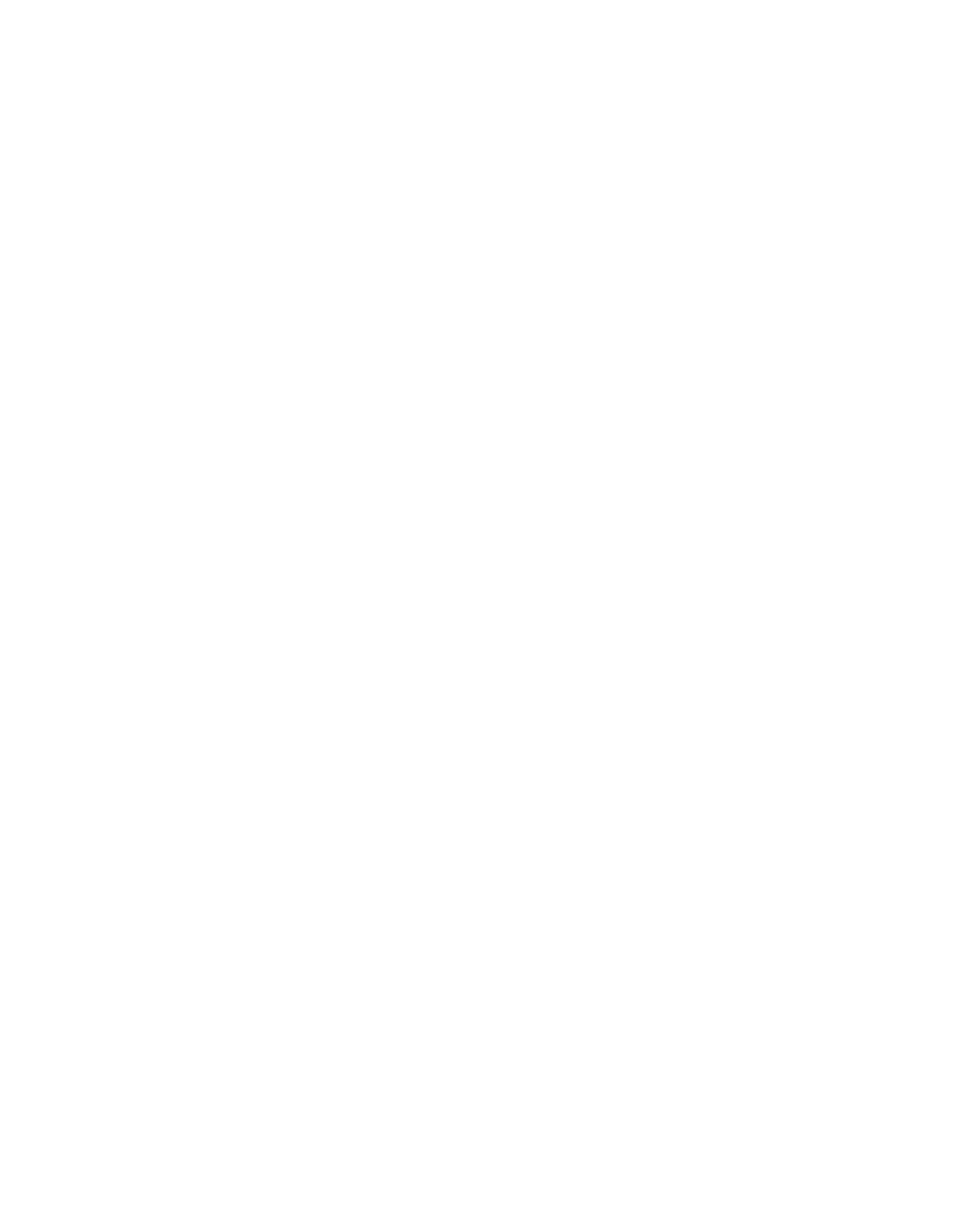# EHC - 4Base-Scorecard: CHC080 - 07-02-16 - CHC 3 @ NYM 4<br>\* WP: Colon - LP: Arrieta - Sv: Familia - CHC rec 51-29 - Walker is Top Contributor in NYM win



|                | CHC - 4BaseScore - Player 4Score by Batting Order<br>CHC080 - 07-02-16 - CHC 3 @ NYM 4<br>WP: Colon - LP: Arrieta - Sv: Familia - CHC rec 51-29 - Walker is Top Contributor in NYM win |              |              |                         |   |                |              |              |                |           |                      |  |  |  |
|----------------|----------------------------------------------------------------------------------------------------------------------------------------------------------------------------------------|--------------|--------------|-------------------------|---|----------------|--------------|--------------|----------------|-----------|----------------------|--|--|--|
|                | <b>Bat Order</b>                                                                                                                                                                       |              |              |                         |   |                |              |              |                |           |                      |  |  |  |
| Player         | Team                                                                                                                                                                                   | Position     | $\mathbf{1}$ | $\overline{2}$          | 3 | $\overline{4}$ | 5            | 6            | $\overline{7}$ | 8         | 9                    |  |  |  |
| <b>Rizzo</b>   | CHC                                                                                                                                                                                    | 1B           |              |                         |   | 14             |              |              |                |           |                      |  |  |  |
| Zobrist        | CHC                                                                                                                                                                                    | 2B-RF        | $\pmb{9}$    |                         |   |                |              |              |                |           |                      |  |  |  |
| <b>Bryant</b>  | CHC                                                                                                                                                                                    | 3B           |              |                         | 4 |                |              |              |                |           |                      |  |  |  |
| Heyward        | CHC                                                                                                                                                                                    | <b>CF</b>    |              | $\overline{\mathbf{3}}$ |   |                |              |              |                |           |                      |  |  |  |
| Montero        | CHC                                                                                                                                                                                    | $\mathtt{C}$ |              |                         |   |                |              | $\mathbf{3}$ |                |           |                      |  |  |  |
| Arrieta        | CHC                                                                                                                                                                                    | P            |              |                         |   |                |              |              |                |           | $\blacktriangleleft$ |  |  |  |
| <b>Baez</b>    | CHC                                                                                                                                                                                    | PH-2B        |              |                         |   |                |              |              |                | $\bullet$ |                      |  |  |  |
| Coghlan        | CHC                                                                                                                                                                                    | <b>RF</b>    |              |                         |   |                |              |              |                | $\bullet$ |                      |  |  |  |
| Contreras      | CHC                                                                                                                                                                                    | LF           |              |                         |   |                | $\mathbf{0}$ |              |                |           |                      |  |  |  |
| <b>Ross</b>    | CHC                                                                                                                                                                                    | PH           |              |                         |   |                |              |              |                |           | $\bullet$            |  |  |  |
| <b>Russell</b> | CHC                                                                                                                                                                                    | SS           |              |                         |   |                |              |              | $\mathbf{0}$   |           |                      |  |  |  |
| Wood           | CHC                                                                                                                                                                                    | P-Rel        |              |                         |   |                |              |              |                |           | $\mathbf{0}$         |  |  |  |

Scorecard Sponsored By



**GO** - Meal and Fitness Tracker By Iolo



## Ratti CHC - 4Score Box - Player Totals<br>CHC080 - 07-02-16 - CHC 3 @ NYM 4<br>WP: Colon - LP: Arrieta - Sv: Familia - CHC rec 51-29 - Walker is Top Contributor in NYM win

| Player        |           | Team Position | Datuny<br>Order<br>Nbr    | Credit For Run | PA Bases       | <b>BR</b> Bases | <b>Bases Pushed</b> | Player 4Score | Appearances    | Productivity<br>Rate |
|---------------|-----------|---------------|---------------------------|----------------|----------------|-----------------|---------------------|---------------|----------------|----------------------|
| Rizzo         | CHC 1B    |               | 4                         | $\overline{2}$ | 5              | $\pmb{0}$       | $\overline{7}$      | 14            | 4              | 3.500                |
| Zobrist       |           | CHC 2B-RF     | $\mathbf{1}$              | $\mathbf{1}$   | 5              | $\pmb{0}$       | 3                   | 9             | 5              | 1.800                |
| Bryant        | CHC 3B    |               | $\ensuremath{\mathsf{3}}$ | 0              | 1              | 3               | $\pmb{0}$           | 4             | $\overline{4}$ | 1.000                |
| Heyward       | CHC CF    |               | $\overline{2}$            | 0              | $\overline{2}$ | $\mathbf{1}$    | $\pmb{0}$           | 3             | 4              | 0.750                |
| Montero       | CHC C     |               | 6                         | $\mathbf 0$    | 3              | $\mathbf 0$     | $\pmb{0}$           | 3             | $\overline{4}$ | 0.750                |
| Arrieta       | CHC P     |               | $9\,$                     | 0              | $\mathbf{1}$   | $\pmb{0}$       | $\pmb{0}$           | $\mathbf{1}$  | $\overline{2}$ | 0.500                |
| Baez          |           | CHC PH-2B     | 8                         | 0              | 0              | 0               | $\pmb{0}$           | $\pmb{0}$     | 3              | 0.000                |
| Coghlan       | CHC RF    |               | $\bf 8$                   | 0              | 0              | $\pmb{0}$       | $\pmb{0}$           | $\pmb{0}$     | $\mathbf{1}$   | 0.000                |
| Contreras     | CHC LF    |               | 5                         | 0              | 0              | $\pmb{0}$       | $\pmb{0}$           | $\pmb{0}$     | $\overline{4}$ | 0.000                |
| Ross          | CHC PH    |               | $\boldsymbol{9}$          | 0              | $\mathbf 0$    | $\pmb{0}$       | $\pmb{0}$           | $\pmb{0}$     | $\mathbf{1}$   | 0.000                |
| Russell       | CHC SS    |               | $\overline{7}$            | 0              | 1              | $\pmb{0}$       | $-1$                | $\pmb{0}$     | 4              | 0.000                |
| Wood          | CHC P-Rel |               | $9\,$                     | 0              | $\pmb{0}$      | $\pmb{0}$       | $\pmb{0}$           | $\pmb{0}$     | $\mathbf{1}$   | 0.000                |
| <b>Totals</b> |           |               |                           | 3              | 18             | 4               | 9                   | 34            | 37             | 0.919                |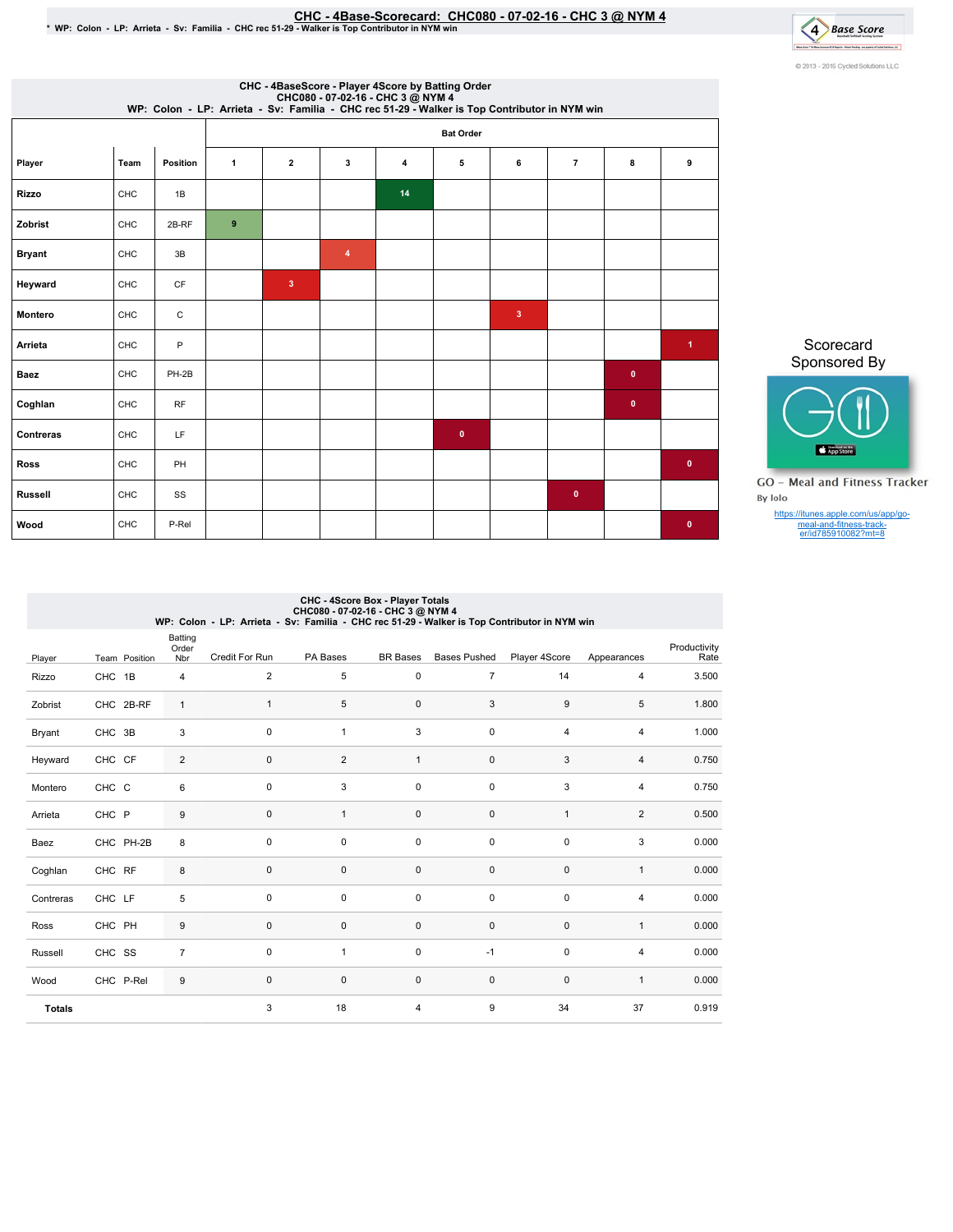# NYM - 4Base-Scorecard: CHC080 - 07-02-16 - CHC 3 @ NYM 4 \* "<br>\* WP: Colon - LP: Arrieta - Sv: Familia - CHC rec 51-29 - Walker is Top Contributor in NYM win

4 Base Score .<br>Eligente Resolution en proprie d'Ordel Molane, Ed. ... (mm) C 2013 - 2016 Cycled Solutions LLC

|                 | NYM - 4BaseScore - Player 4Score by Batting Order<br>CHC080 - 07-02-16 - CHC 3 @ NYM 4<br>WP: Colon - LP: Arrieta - Sv: Familia - CHC rec 51-29 - Walker is Top Contributor in NYM win |             |                |                |                         |                |   |           |                |    |           |  |  |  |
|-----------------|----------------------------------------------------------------------------------------------------------------------------------------------------------------------------------------|-------------|----------------|----------------|-------------------------|----------------|---|-----------|----------------|----|-----------|--|--|--|
|                 | <b>Bat Order</b>                                                                                                                                                                       |             |                |                |                         |                |   |           |                |    |           |  |  |  |
| Player          | Team                                                                                                                                                                                   | Position    | $\mathbf{1}$   | $\overline{2}$ | 3                       | $\overline{4}$ | 5 | 6         | $\overline{7}$ | 8  | 9         |  |  |  |
| Walker          | <b>NYM</b>                                                                                                                                                                             | 2B (Err)    |                | 15             |                         |                |   |           |                |    |           |  |  |  |
| d'Arnaud        | <b>NYM</b>                                                                                                                                                                             | $\mathsf C$ |                |                |                         |                |   |           |                | 12 |           |  |  |  |
| De Aza          | <b>NYM</b>                                                                                                                                                                             | RF          |                |                |                         |                |   |           | $\bf8$         |    |           |  |  |  |
| Nimmo           | <b>NYM</b>                                                                                                                                                                             | LF-RF       | $6\phantom{1}$ |                |                         |                |   |           |                |    |           |  |  |  |
| Cabrera         | <b>NYM</b>                                                                                                                                                                             | SS          |                |                |                         |                | 5 |           |                |    |           |  |  |  |
| <b>Cespedes</b> | <b>NYM</b>                                                                                                                                                                             | CF-LF       |                |                | $\overline{\mathbf{3}}$ |                |   |           |                |    |           |  |  |  |
| Colon           | <b>NYM</b>                                                                                                                                                                             | $\sf P$     |                |                |                         |                |   |           |                |    | $\pmb{0}$ |  |  |  |
| <b>Flores</b>   | <b>NYM</b>                                                                                                                                                                             | 3B          |                |                |                         |                |   | $\pmb{0}$ |                |    |           |  |  |  |
| Loney           | <b>NYM</b>                                                                                                                                                                             | 1B          |                |                |                         | $\pmb{0}$      |   |           |                |    |           |  |  |  |
| Lagares         | <b>NYM</b>                                                                                                                                                                             | PH-CF       |                |                |                         |                |   |           |                |    | $-1$      |  |  |  |

| Sponsored By                  |
|-------------------------------|
|                               |
| GO - Meal and Fitness Tracker |

Scorecard

By Iolo https://itunes.apple.com/us/app/go-meal-and-fitness-track-er/id785910082?mt=8

| NYM - 4Score Box - Player Totals                                                             |  |
|----------------------------------------------------------------------------------------------|--|
| CHC080 - 07-02-16 - CHC 3 @ NYM 4                                                            |  |
| WP: Colon - LP: Arrieta - Sv: Familia - CHC rec 51-29 - Walker is Top Contributor in NYM win |  |
| $D = 441 - 14$                                                                               |  |

| Player        |        | Team Position | Batting<br>Order<br>Nbr | Credit For Run | PA Bases       | <b>BR</b> Bases | <b>Bases Pushed</b> | Player 4Score | Appearances    | Productivity<br>Rate |
|---------------|--------|---------------|-------------------------|----------------|----------------|-----------------|---------------------|---------------|----------------|----------------------|
| Walker        |        | NYM 2B (Err)  | $\overline{2}$          | $\overline{2}$ | 5              | 0               | 8                   | 15            | 4              | 3.750                |
| d'Arnaud      | NYM C  |               | 8                       | $\overline{2}$ | 3              | $\pmb{0}$       | $\overline{7}$      | 12            | 3              | 4.000                |
| De Aza        | NYM RF |               | $\overline{7}$          | $\mathbf 0$    | $\overline{2}$ | 5               | $\mathbf{1}$        | 8             | 3              | 2.667                |
| Nimmo         |        | NYM LF-RF     | $\mathbf{1}$            | $\mathsf 0$    | $\overline{2}$ | $\overline{4}$  | $\pmb{0}$           | 6             | 4              | 1.500                |
| Cabrera       | NYM SS |               | 5                       | $\mathsf 0$    | $\mathbf{1}$   | 3               | $\mathbf{1}$        | 5             | $\overline{4}$ | 1.250                |
| Cespedes      |        | NYM CF-LF     | 3                       | $\pmb{0}$      | $\overline{2}$ | $\mathbf{1}$    | $\pmb{0}$           | 3             | $\overline{4}$ | 0.750                |
| Colon         | NYM P  |               | 9                       | $\pmb{0}$      | $\mathbf 0$    | $\mathbf 0$     | $\pmb{0}$           | $\mathbf 0$   | 2              | 0.000                |
| Flores        | NYM 3B |               | 6                       | $\mathbf 0$    | $\mathbf 0$    | $\mathbf 0$     | $\pmb{0}$           | $\mathbf 0$   | 4              | 0.000                |
| Loney         | NYM 1B |               | $\overline{4}$          | $\pmb{0}$      | $\mathbf 0$    | $\mathbf 0$     | $\pmb{0}$           | $\mathbf 0$   | 4              | 0.000                |
| Lagares       |        | NYM PH-CF     | 9                       | $\mathbf 0$    | $\mathsf 0$    | $\mathsf 0$     | $-1$                | $-1$          | $\mathbf{1}$   | $-1.000$             |
| <b>Totals</b> |        |               |                         | 4              | 15             | 13              | 16                  | 48            | 33             | 1.455                |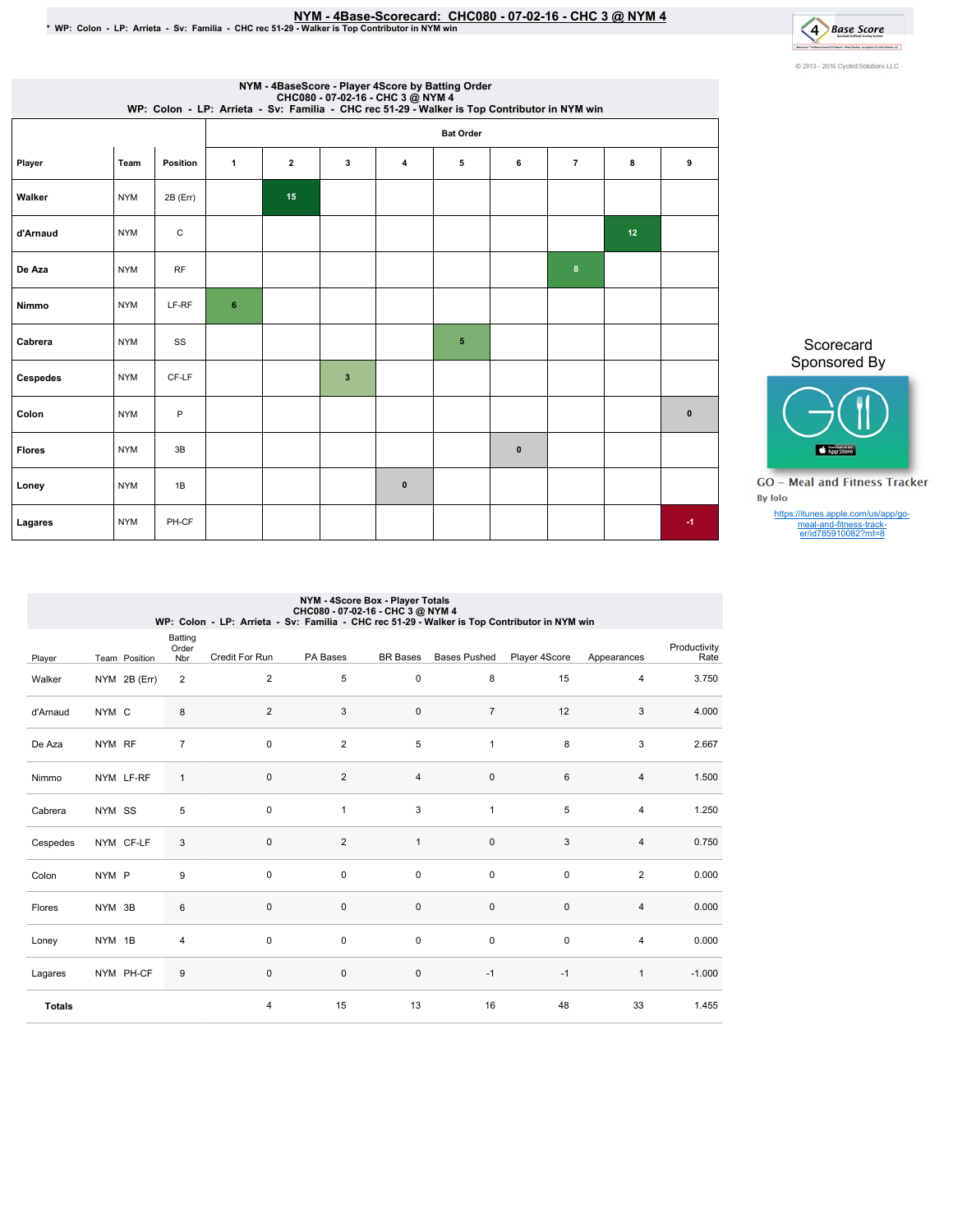| Detail by Bat Order/Player |               |                    |                           |                      |                     |                          |                     |                           |                          |  |  |  |  |
|----------------------------|---------------|--------------------|---------------------------|----------------------|---------------------|--------------------------|---------------------|---------------------------|--------------------------|--|--|--|--|
| <b>Bat Order</b>           | Player        | Inning             | Play Text                 | <b>LOBStatus</b>     | Credit For Run      | PA Bases                 | <b>BR</b> Bases     | <b>Bases Pushed</b>       | Player 4Score            |  |  |  |  |
|                            |               | 01                 | 8                         |                      | $\mathsf 0$         | $\mathsf{O}\xspace$      | $\pmb{0}$           | $\mathsf 0$               | $\mathbf 0$              |  |  |  |  |
|                            |               | 03                 | $3-6-DP$                  |                      | $\mathsf{O}\xspace$ | $\mathbf 0$              | $\mathsf 0$         | $-1$                      | $-1$                     |  |  |  |  |
|                            |               | 05                 | Walk                      | Left on 1st          | $\boldsymbol{0}$    | 1                        | $\mathbf 0$         | $\mathsf 0$               | $\mathbf{1}$             |  |  |  |  |
| $\mathbf{1}$               | Zobrist       | 07                 | .HomeRun RF               |                      | 1                   | $\overline{4}$           | $\mathsf{O}\xspace$ | $\overline{4}$            | $\boldsymbol{9}$         |  |  |  |  |
|                            |               | 09                 | 5                         |                      | $\mathbf 0$         | $\mathbf 0$              | $\mathsf 0$         | $\mathsf 0$               | $\mathsf{0}$             |  |  |  |  |
|                            |               |                    |                           | <b>Player Totals</b> | $\overline{1}$      | $\overline{5}$           | $\overline{0}$      | $\underline{3}$           | $\underline{9}$          |  |  |  |  |
|                            |               | 01                 | 4-Error                   | Left on 1st          | $\mathbf 0$         | $\mathbf{1}$             | $\mathsf 0$         | $\mathbf 0$               | $\mathbf{1}$             |  |  |  |  |
|                            |               | 03                 | $4 - 3$                   |                      | $\mathbf 0$         | $\mathbf 0$              | $\mathsf 0$         | $\mathsf 0$               | $\mathbf 0$              |  |  |  |  |
| $\overline{2}$             | Heyward       | 05                 | $\overline{7}$            |                      | $\mathsf{O}\xspace$ | $\mathsf{O}\xspace$      | $\mathsf 0$         | $\mathsf 0$               | $\mathbf 0$              |  |  |  |  |
|                            |               | 07                 | Walk +2ndWP               | Left on 2nd          | $\mathbf 0$         | $\mathbf{1}$             | $\mathbf{1}$        | $\mathsf{O}\xspace$       | $\sqrt{2}$               |  |  |  |  |
|                            |               |                    |                           | <b>Player Totals</b> | $\underline{0}$     | $\underline{2}$          | $\overline{1}$      | $\underline{0}$           | $\overline{3}$           |  |  |  |  |
|                            |               | 01                 | $\ensuremath{\mathsf{3}}$ |                      | $\mathsf{O}\xspace$ | $\mathbf 0$              | $\mathsf{O}\xspace$ | $\mathbf 0$               | $\mathsf{O}\xspace$      |  |  |  |  |
|                            |               | 04                 | 7.Single                  |                      | $\mathbf 0$         | 1                        | 3                   | $\mathsf 0$               | $\sqrt{4}$               |  |  |  |  |
| 3                          | <b>Bryant</b> | 05                 | Κ                         |                      | $\mathbf 0$         | $\mathbf 0$              | $\mathsf 0$         | $\mathbf 0$               | $\mathbb O$              |  |  |  |  |
|                            |               | 07                 | Κ                         |                      | $\boldsymbol{0}$    | $\mathsf 0$              | $\mathbf 0$         | $\mathsf{O}\xspace$       | $\mathsf{O}\xspace$      |  |  |  |  |
|                            |               |                    |                           | <b>Player Totals</b> | $\underline{0}$     | $\overline{1}$           | $\overline{3}$      | $\underline{0}$           | $\overline{4}$           |  |  |  |  |
|                            |               | 01                 | 5                         |                      | $\mathbf 0$         | $\mathsf 0$              | $\mathsf{O}\xspace$ | $\mathsf{O}\xspace$       | $\mathsf{O}\xspace$      |  |  |  |  |
|                            |               | 04                 | .HomeRun CF               |                      | $\overline{2}$      | $\overline{4}$           | $\mathbf 0$         | $\boldsymbol{7}$          | 13                       |  |  |  |  |
| 4                          | Rizzo         | 06                 | Κ                         |                      | $\mathbf 0$         | $\mathsf 0$              | $\mathsf{O}\xspace$ | $\mathsf{O}\xspace$       | $\mathbf 0$              |  |  |  |  |
|                            |               | 08                 | 9.Single                  | Left on 1st          | $\mathbf 0$         | $\mathbf{1}$             | $\mathsf{O}\xspace$ | $\mathsf 0$               | $\mathbf{1}$             |  |  |  |  |
|                            |               |                    |                           | <b>Player Totals</b> | $\mathbf 2$         | $\overline{5}$           | $\overline{0}$      | $\underline{\mathcal{I}}$ | 14                       |  |  |  |  |
|                            |               | 02                 | Κ                         |                      | $\mathbf 0$         | $\mathsf 0$              | $\mathsf{O}\xspace$ | $\mathsf{O}\xspace$       | $\mathsf{O}\xspace$      |  |  |  |  |
|                            |               | 04                 | $5-3$                     |                      | $\mathbf 0$         | $\mathbf 0$              | $\mathsf 0$         | $\mathsf 0$               | $\mathsf{O}\xspace$      |  |  |  |  |
| 5                          | Contreras     | 06                 | K                         |                      | $\mathsf 0$         | $\mathbf 0$              | $\mathsf 0$         | $\mathsf 0$               | $\mathsf{O}\xspace$      |  |  |  |  |
|                            |               | 08                 | Κ                         |                      | $\mathbf 0$         | $\mathsf{O}\xspace$      | $\mathsf{O}\xspace$ | $\mathsf 0$               | $\mathsf{O}\xspace$      |  |  |  |  |
|                            |               |                    |                           | <b>Player Totals</b> | $\underline{0}$     | $\underline{0}$          | $\overline{0}$      | $\underline{0}$           | $\underline{0}$          |  |  |  |  |
|                            |               | 02                 | Walk +FO'd-1-4            |                      | $\mathsf 0$         | $\mathbf{1}$             | $\mathbf 0$         | $\mathsf{O}\xspace$       | $\mathbf{1}$             |  |  |  |  |
|                            |               | 04                 | 8.Single                  | Left on 1st          | $\mathbf 0$         | $\mathbf{1}$             | $\mathsf{O}\xspace$ | $\mathsf{O}\xspace$       | $\mathbf{1}$             |  |  |  |  |
| 6                          | Montero       | $06\,$             | Walk                      | Left on 1st          | $\mathsf 0$         | $\mathbf{1}$             | $\mathbf 0$         | 0                         |                          |  |  |  |  |
|                            |               | 08                 | Κ                         |                      | $\mathsf 0$         | $\mathsf{O}\xspace$      | $\mathsf 0$         | $\mathbf 0$               | $\mathsf{O}\xspace$      |  |  |  |  |
|                            |               |                    |                           | <b>Player Totals</b> | $\underline{0}$     | $\overline{3}$           | $\overline{0}$      | $\underline{0}$           | $\underline{3}$          |  |  |  |  |
|                            |               | 02                 | $1-4-FO$                  | Left on 1st          | $\mathbf 0$         | $\mathbf{1}$             | $\mathsf{O}\xspace$ | $-1$                      | $\mathsf{O}\xspace$      |  |  |  |  |
|                            |               | $04\,$             | $\overline{7}$            |                      | $\mathsf 0$         | $\mathsf{O}\xspace$      | $\mathsf 0$         | $\mathsf{0}$              | $\mathsf{O}\xspace$      |  |  |  |  |
| $\boldsymbol{7}$           | Russell       | 06                 | $4 - 3$                   |                      | $\mathbf 0$         | $\mathsf{O}\xspace$      | $\mathsf 0$         | $\mathsf{O}$              | $\mathsf{O}\xspace$      |  |  |  |  |
|                            |               | ${\bf 08}$         | $\mathsf K$               |                      | $\mathbf 0$         | $\mathsf{O}\xspace$      | $\mathsf 0$         | $\mathsf{0}$              | $\mathsf{0}$             |  |  |  |  |
|                            |               |                    |                           | <b>Player Totals</b> | $\underline{0}$     | $\overline{1}$           | $\underline{0}$     | $-1$                      | $\underline{0}$          |  |  |  |  |
|                            | Coghlan       | 02                 | 9                         |                      | $\mathsf{O}\xspace$ | $\mathsf{O}\xspace$      | $\mathsf{O}\xspace$ | $\mathbf 0$               | $\mathsf{O}\xspace$      |  |  |  |  |
|                            |               |                    |                           | <b>Player Totals</b> | $\underline{0}$     | $\underline{0}$          | $\underline{0}$     | $\underline{0}$           | $\underline{0}$          |  |  |  |  |
| 8                          |               | 04                 | $6 - 4$                   |                      | $\boldsymbol{0}$    | $\mathsf{O}\xspace$      | $\mathsf{O}\xspace$ | $\mathsf{O}\xspace$       | $\mathsf{O}\xspace$      |  |  |  |  |
|                            | Baez          | $07\,$             | Κ                         |                      | $\mathbf 0$         | $\mathsf{O}\xspace$      | $\mathsf 0$         | $\mathsf{O}\xspace$       | $\mathsf{0}$             |  |  |  |  |
|                            |               | 09                 | $\sf K$                   |                      | $\mathbf 0$         | $\mathsf{O}\xspace$      | $\mathsf 0$         | $\mathsf{O}\xspace$       | $\mathsf{O}\xspace$      |  |  |  |  |
|                            |               |                    |                           | <b>Player Totals</b> | $\underline{0}$     | $\underline{0}$          | $\underline{0}$     | $\underline{0}$           | $\underline{0}$          |  |  |  |  |
|                            |               | 03                 | 7.Single +DP'd-3-6        |                      | $\mathbf 0$         | $\mathbf{1}$             | $\mathsf{O}\xspace$ | $\mathsf{O}\xspace$       | $\mathbf{1}$             |  |  |  |  |
|                            | Arrieta       | $05\,$             | Κ                         |                      | $\mathbf 0$         | $\mathsf{O}\xspace$      | $\mathsf 0$         | $\mathsf{O}\xspace$       | $\mathsf{O}\xspace$      |  |  |  |  |
|                            |               |                    |                           | <b>Player Totals</b> | $\underline{0}$     | $\underline{\mathbf{1}}$ | $\underline{0}$     | $\underline{0}$           | $\underline{\mathbf{1}}$ |  |  |  |  |
| 9                          | Wood          | $07\,$             | $6 - 3$                   |                      | $\mathsf{O}\xspace$ | $\mathsf{O}\xspace$      | $\mathsf 0$         | $\mathsf{O}\xspace$       | $\mathsf{O}\xspace$      |  |  |  |  |
|                            |               |                    |                           | <b>Player Totals</b> | $\underline{0}$     | $\underline{0}$          | $\underline{0}$     | $\underline{0}$           | $\underline{0}$          |  |  |  |  |
|                            | Ross          | $09\,$             | $6 - 3$                   |                      | $\mathsf 0$         | $\mathsf{O}\xspace$      | $\mathsf{O}\xspace$ | $\mathsf{O}\xspace$       | $\mathsf{O}\xspace$      |  |  |  |  |
|                            |               |                    |                           | <b>Player Totals</b> | $\underline{0}$     | $\underline{0}$          | $\underline{0}$     | $\underline{0}$           | $\underline{0}$          |  |  |  |  |
|                            |               | <b>Grand Total</b> |                           |                      | $\underline{3}$     | 18                       | $\overline{4}$      | $\underline{9}$           | $\overline{34}$          |  |  |  |  |

<u>CHC - 4Base-Scorecard: CHC080 - 07-02-16 - CHC 3 @ NYM 4</u>

\*WP:Colon-LP:Arrieta-Sv:Familia-CHCrec51-29-WalkerisTopContributorinNYMwin